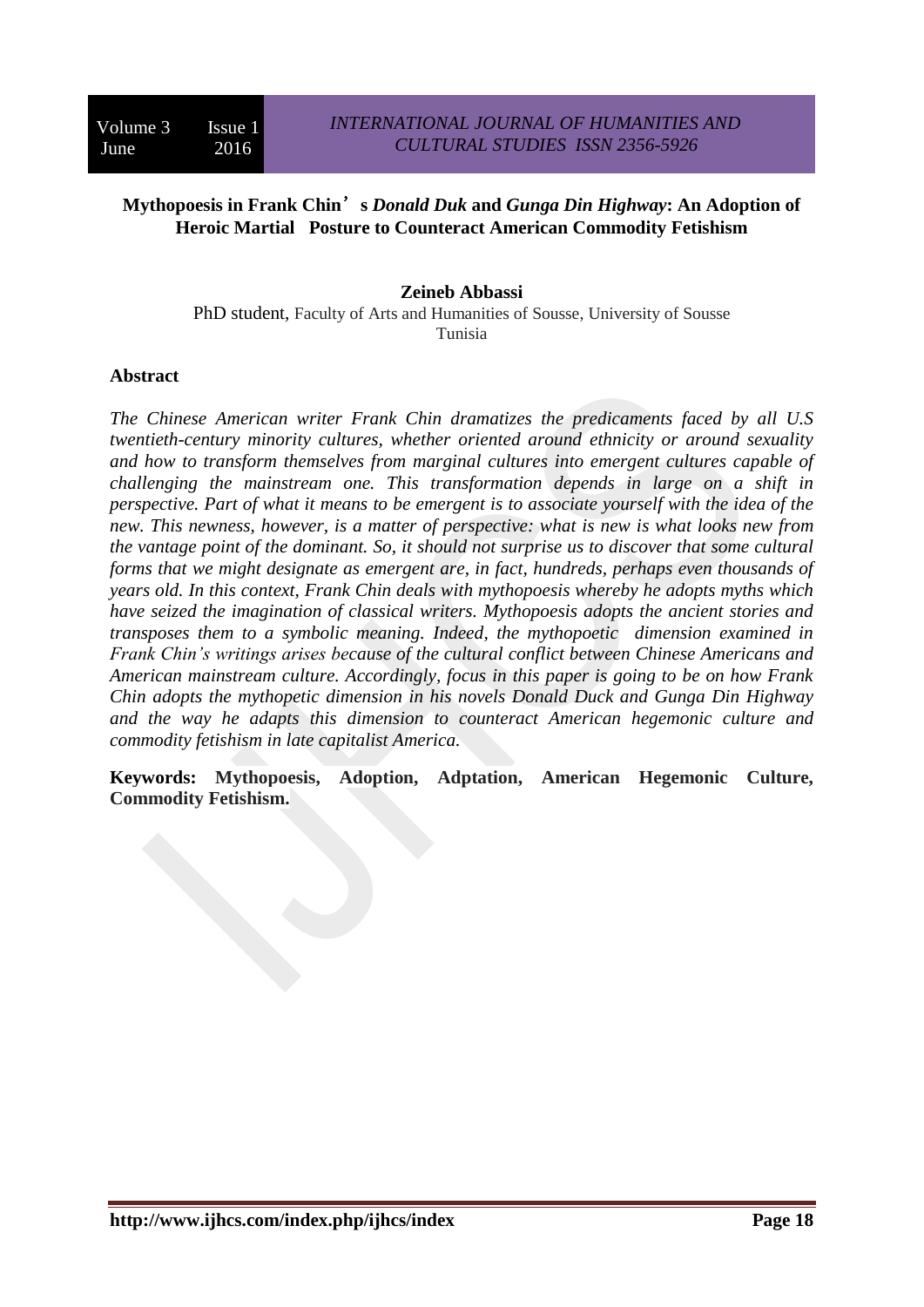For a long time, Chinese Americans have been a voiceless people because of the racial discrimination. Chinese Americans lost their masculinity and were feminized. This kind of im age is the consequence of the hegemonic power, which dominates the ideology of people. In Chin'swork,

he takes Chinese myths and legends as the valuable tool to remind Chinese Americans their heritage.

However, Chin's attitude toward the method of using Chinese culture has changed a little. In the very beginning, he insisted that Chinese American writers should articulate Chinese American identity by

completely rejecting of both Chinese culture and white mainstream culture. Since the mid-1980s, he began to appropriate Chinese culture and set up the models for Chinese Americans.

His desire to rebuild the Chinese Americans' masculinity couldn't be fulfilled unless he reinvents and redefines the past from his subjective artistic vision. It is a strategy for him to rebuild the Chinese

American masculinity. For Chin, only by defining Chinese American

culture with heroic images and

masculine deeds could Chinese survive in America. In his eyes,

Chinese must have been and be heroes and fighters. Chin's strategy in reconstructing Chinese American masculinity to subvert the stereotype formed in the hegemonic power.

The Chinese American Frank Chin dramatizes the predicaments faced by all U.S twentieth-century minority cultures, whether oriented around ethnicity or around sexuality and how to transform themselves from marginal cultures into emergent cultures capable of challenging the mainstream one. So, it should not surprise us to discover that some cultural forms that we might designate as emergent are, in fact, hundreds perhaps even thousands of years old. In this context, Frank Chin deals with mythopoesis whereby he adopts myths which have seized the imagination of classical writers.

Actually, mythopoesis recreates the ancient stories. And while mythology presents its stories as if they actually took place, mythopoesis, transposes them to a symbolic meaning. Indeed, the mythopoetic works arose when the literal account of the legend could no longer be accepted. They arose in periods of crisis, of cultural transition, when faith in the authoritative structure was waning (Wang 121 ).

 The living myth would not restore the dead past, but would redeem its living heritage. The myth also contains the tradition of re-creation. Unrest, disquiet and revolt are as much part of man's history as is the tradition of idolatry. The Culture hero in mythopoesis chooses his tradition, rejects the stultified in favor of the creative roots in the past. His choice of tradition is a recollection of man's native genius. By aligning himself with the high levels of the past, man gains the dignity of belonging without becoming depersonalized. The myth is of particular importance for the modern artist who feels himself estranged from the divisiveness and uniformity of our age.

In *Donald*

*Duk,* Frank Chin uses Chinese myths and legends. He finds that they are the best sources of the heroic tradition. For Chin, these stories represent the heroic tradition of ancient Chinese culture. He even praises *The Romance of the Three Kingdoms* because it "explores the ethic of private revenge, the individual as soldier's constant battle to maintain personal integrity".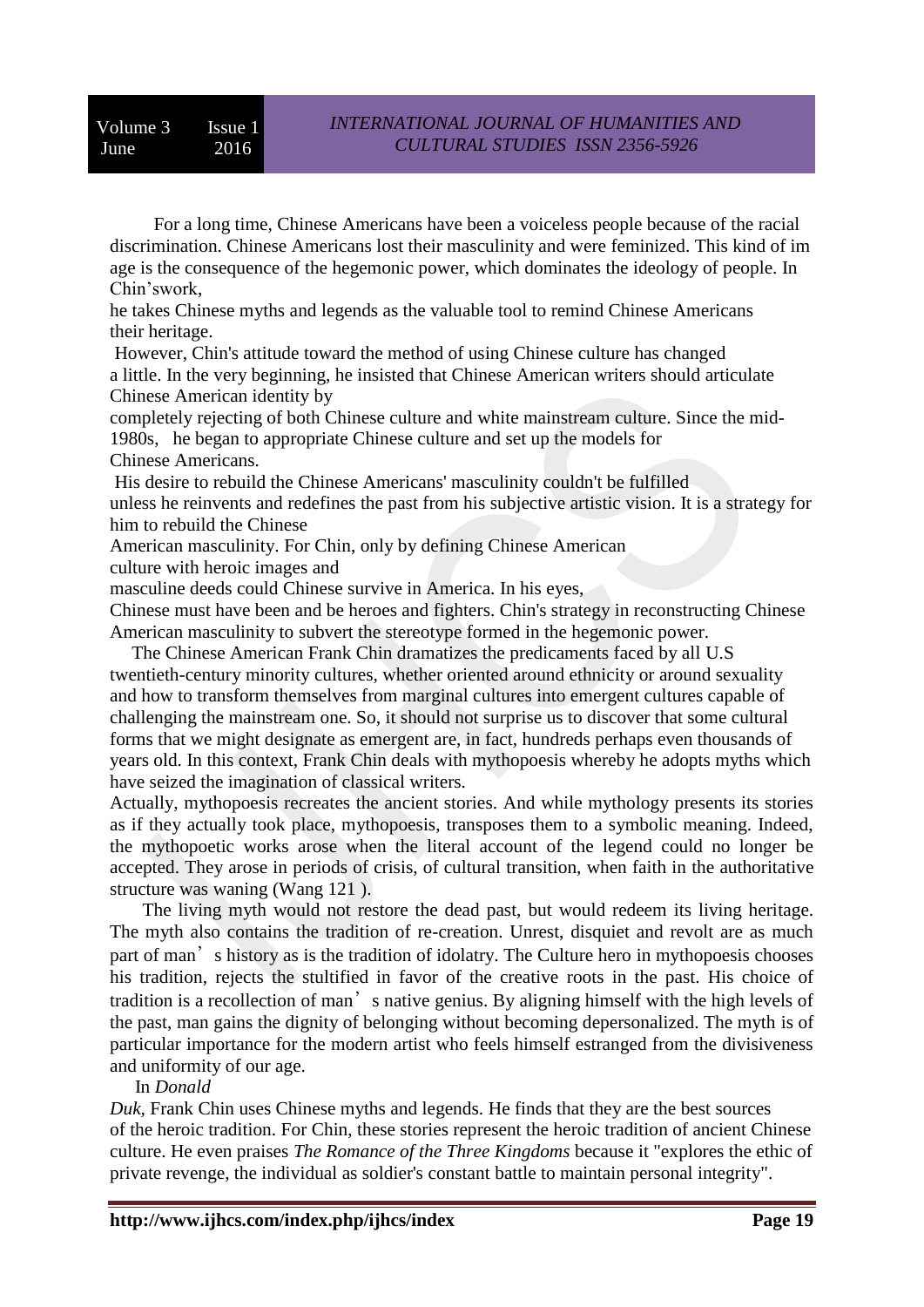For *Outlaws of the Marsh*, he comments it explores "the idea of the mandate of heaven, or the Confucian idea of the oppressed people rebelling and forming a large alliance to avenge themselves against the corrupt state" (Chin et al., 1991, p.39). In both of the stories, there are t he

protagonists who are rebellious and militant. They fight against the corruption for their own dream. These stories form the collective communal memory of Chinese Americans. For ethni c writers, myths and legends are important strategies of resistance and self affirmation in novels.

They serve both as content and as organizing principle in the plot. Though some of the inherit ed

memories might be lost, distorted or forgotten as time passes, but most of them are still in the collective consciousness. In *Donald Duk*, Chin examines the heroic tradition included in these two novels, and also how this heroic tradition has been carried on by the Chinese immigrants i n the New World. The heroic images and deeds of the protagonists subvert the feminized stereotype of Chinese Americans.

Kwan Kung is a protagonist in *The Romance of Three Kingdoms*, who along with Liu Pei (Liu Bei)

and Chang Fei (Zhang Fei) swears an oath of brotherhood in Chang's peach garden. This is a famous centuries old myth and has become the model for every subsequent brotherhood club. Among the three brothers, Kwan Kung has always been highly praised for his loyalty, courag e and integrity, and is a perfect example of the ethic of private revenge preached by Confucius ( Wang 120). He

is "the God of war, plunder and literature" (Chin, 1991, p.150) in Chinese culture.

In this novel, Kwan Kung is transformed into a foreman who leads the other 108 Chinese Americans to build the railroad in the west of America. Foreman Kwan Kung has the eyes "li ke

Dad's eyes, but more so" (Chin, 1991, p.77), because Dad has hawk eyes, which can see everything

through. In his leadership of these Chinese builders, he shows courage, intelligence and compassion. His bravery and wisdom are the important factors for him to deal with his recalcitrant boss, Charles Crocker, coowner of the Central Pacific Railroad.

There is not a trace of passiveness and docility in Kwan's character. As a leader, he leads Chin ese

workers to go on strike for back pay, to compete against the Irish workers and to establish the world record by laying ten miles of rock in ten hours. Kwan is no longer the sheep type of the stereotyped Chinaman who acquiesces to the silence or absence of Chinese Americans in American history. As a heroic embodiment of Chinese Americans, Kwan is "antithetical in everyway to the image of the quiet, passive and submissive Oriental house boy" (Cheung, 199 3,

p. 242).

The 108 outlaws are also mentioned in this novel. They are "an extension of the heroic tradition

and stand for the ethic of popular or collective revenge against the corrupt state, or the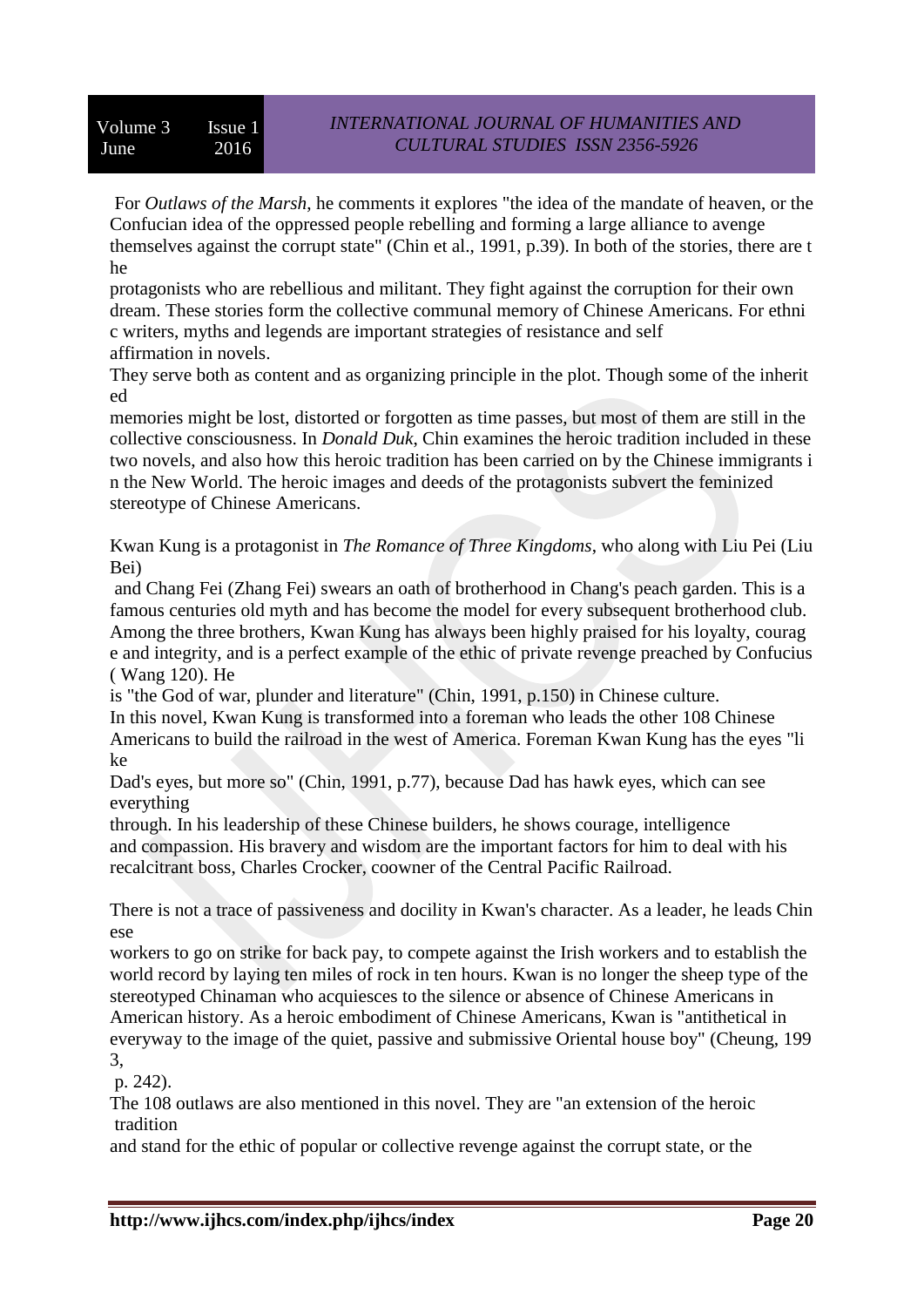#### mandate

of heaven" (Chin, 1991, p.35). In *Donald Duk*, the 108 outlaws are transformed from Chinese literary characters into the 108 Chinese American railroad builders. After Chinese arrived in

America, they were not welcome. Most of the laws excluded them. Thus, they lived in the hostility

of the whites, like the 108 outlaws who were excluded by the government in Song dynasty.

However, they were not as passive, docile and coward as recorded in American history. In the railroad building, those intelligent immigrants took up a bunch of dangerous jobs the Whites

scared to take. They showed masculinity as men. The masculine and heroic images are counter to

American colonizing stereotypes that would keep them geographically restricted and removed from American history.

 Chin admires the 108 outlaws of *Outlaws of the Marsh* for their extraordinary talents and fighting skills. He integrates the historical facts with fantasy. By so doing, the author is incorporating the

Chinese American fathers into the heroic tradition represented by the outlaws. By comparing Chinese Americans to the outlaws in the legends, Chin asserts that his Chinese

Americans possess all the manly qualities defined by the dominant discourse. He locates his heroic tradition and finds his ideal manhood in the form of an aggressive, combative, and workaholic "outlaws" identity. He tries to legalize this "outlaw" identity for his Chinese Americans in his works.In *Donald Duk*, Chin examines how the heroic tradition has been inhe rited and handed down by

immigrants in the New World. As soon as Chinese Americans arrived in America, they found

themselves unwelcome. In such situation, they didn't leave the heroic tradition behind them.T hey didn't reject or forget Chinese myths when in the face of new experience and in the proces s of making history and language. What they experienced in the

New World made them feel like

the 108 outlaws in *the Outlaws of the Marsh*. It was the 108 outlaws who helped them to face the difficulties and to fight against the exclusion, as well as to maintain their masculinity.

It was King Duk who mentioned the 108 outlaws for the first time in the novel. He intended to build 108 planes and paint the outlaws on them. On the fifteenth of the

Chinese New Year, the

Lantern Festival, he wanted to bum them on the Angel Island. Among the 108 outlaws, some were very famous, such as Soong Gong "The Timely Rain", Lee Kuey

"The Black Tornado," Yin" The wrestler" and Wu Song "The Tiger Killer." They frequented Donald's dreams. In Donald's

dreams, he imagined the 108 outlaws as Chinamen who just arrived

in America. In the dream, they were godlike. Their images were great and masculine.

Like the wrongly judged outlaws in Song Dynasty, Chinese immigrants are wrongly treated in America. However, for Chin, Chinese people are not as passive, docile and feminized as descr ibedin American history. By citing the traditional heroes in the legends, Chin presents the mas culine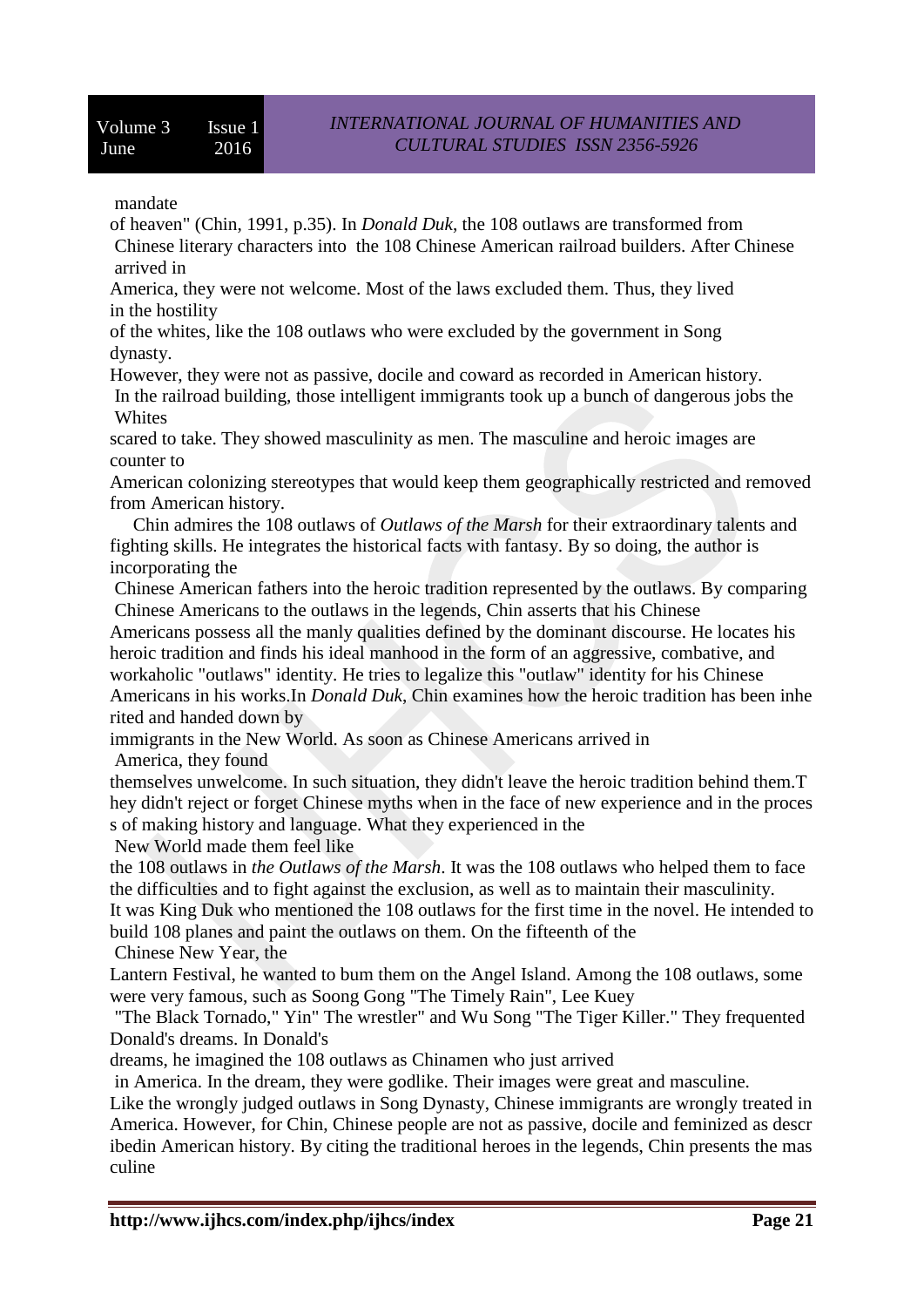tradition of Chinese and subverts the hegemonic power of the mainstream culture. This subversion designates his attempt to prove the historical presence and contribution of the Chinese in the United States because they were and are there in a way not as represented in th e official history books. In *Donald Duk*, however, he seems to be less preoccupied with the model of white patriarchy and more engaged in constructing an Asian American manhood that relies on Chinese icons of masculinity, such as Kwan Kung and Lee Kuey. Different from his earlier works dominated by themes of insurmountable alienation and nonidentity, *Donald Duk* is driven by a homing plot that, in Goldstein-Shirley's words, "transcends the traditional bildungsroman, offering a protagonist whose coming of age represents a counter-hegemonic gesture"  $(1)$ .

To loosen the assimilationist hold on Donald's consciousness, Chin employs the narrative strategy of dream scenarios that thrust the boy repeatedly into the male world of the transcontinental railroad construction. Interestingly, Chinese food punctuates each of Donald's dream sequences, in which he becomes an eating and laboring member of the Chinese community, remaking Asian American history. Ho succinctly points out, "To consume Chinese food is to consume Chinese history" (38). Donald's preference for American food and rejection of Chinese dishes are an overt expression of his subscription to white culture and his belief that only white people are men enough to make history. When shopping with his father for the New Year's banquet, the most important and elaborate meal of the year, he asks for "a filet mignon wrapped in bacon" (39). But in his dreams he feels at home among the Chinese and relishes their kitchen.

In the morning before work, he follows the crowd to "the *deem sum* people's camp." "The *juk* is made, hot and fresh. For a penny he gets a steaming bowl of fresh white *juk* and a dish of three steamed pastries stuffed with fish and chicken" (72). Nourished by *deem sum*, Donald enters the heroic, historical event of the record-breaking track-laying contest between the Chinese and Irish workers.

 Donald's dream world is populated not only with familiar people from San Francisco's Chinatown but also with mythical characters from the Chinese classics. Through these dreams that spill from time to time into his waking consciousness, Donald comes to understand and value Chinese American prowess, and eventually comes to embrace his ethnicity. Donald's dreams constitute the heroic history of the Chinese contribution to the building of the United States—the return of the repressed that renders real the officially erased history, which, via the oral lore, has become the Chinese American collective memory. In his dreams Donald lives this history, visceral in its triumph and disappointment, its toil and dignity, its violence and pride. The construction of the transnational railroad, therefore, becomes a privileged site for the attempt to constitute a new Asian American male subjectivity. This new subjectivity, however, challenges as well as colludes with the dominant culture.

 As Viet Thah Nguyen notes, "Donald embarks on his masculine young adulthood through

a journey from the Chinese ghetto to the frontier West, a space of violent character formation [...] fundamental to the American imagination" (135). Powerfully shaped by Hollywood representations of the West and cowboys, Chin locates the primary site of Donald's character formation in the body politic. Ironically, this bodily based subject making has always already been inscribed in the practices

of domination "because the history of American legislation concerning Asian immigration has been explicitly a biopolitics of bodily regulation, shaping the Asian American community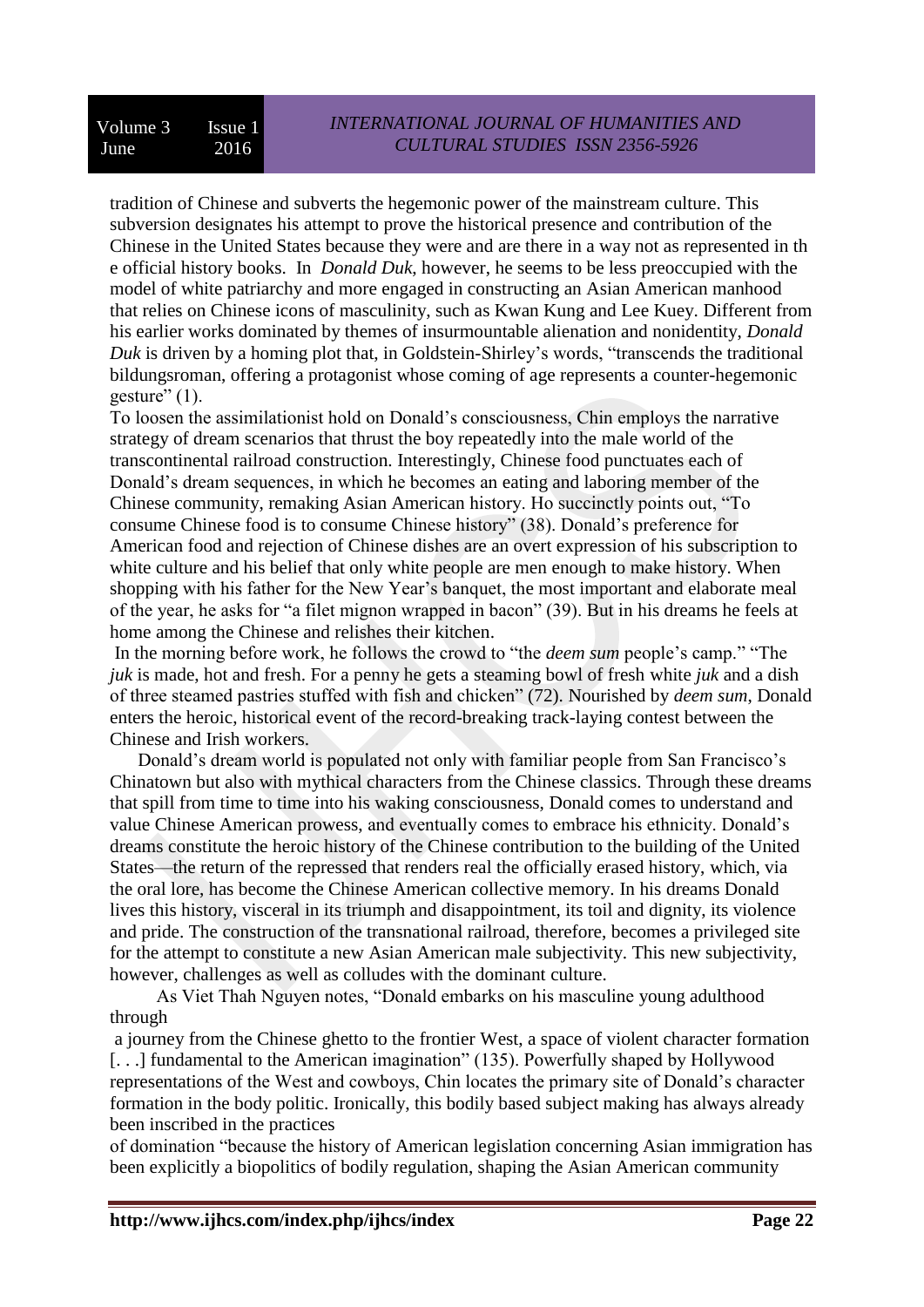through acts targeting gender, sexuality, race, and class" (V. T. Nguyen 133). What Nguyen refers to are the numerous laws that prohibited the entrance of Chinese women (the Page Law of 1875 and the resulting formation of the bachelor societies), Chinese laborers (the 1882 Chinese Exclusion Law and its ensuing revisions), and a variety of city ordinances of San Francisco that targeted the Asian body as the object of discipline and punishment (regulations on living space, the cutting of the queue as a penalty, etc.).

 The masculine presence in Donald's dreams is no longer the white iconic figures Chin has evoked elsewhere—John Wayne, Gary Cooper, and the Lone Ranger. Instead, it comes from Chinese literary tradition. Kwan Kung—a legendary figure in the Chinese classic *The Three Kingdoms*—leads the Chinese railroad workers. In a significant scene, Kwan seizes Crocker's "six gun in his hand" and leaps onto Crocker's white horse, "splashing mud all over Crocker" (78). Single-handedly, Kwan secures the first victory for his followers. "Kwan lifts Donald Duk into the saddle behind him and rides off to the Chinamen's camp. Crocker chases after on foot, a white suit in a crowd of black" (78). Sitting high and proud on Crocker's horse, Kwan boldly declares to his followers, "They say it is impossible to lay ten miles of track in one day. We begin work at dawn. By sunset we will look back on more than ten miles of track. Do that and Crocker's horse here is ours to eat" (78). Here Kwan's offering of the enemy's horse for a celebratory feast constitutes a hyper masculine act. To eat the white horse, to assimilate the power of one's enemy by eating him or his horse, is metonymic of the neutralization of white men's power and of the feminization of the dandy owner of the Central Pacific Railroad dressed all in white.

 Under Kwan's tutelage, Donald shifts his identification away from Fred Astaire. Kwan places on him the demand of loyalty and revenge—loyalty to Chinamen and revenge for the injustice against them. Donald performs his vengeance through reconstructing the obliterated history of the Chinese railroad workers. It is through his vengeance that Donald unlearns his identification with whiteness. Three-fourths of the way into the novel, Donald, for the first time, is able to turn the tables on Fred Astaire with a poignant question, a question with a tone of vengeance: "I have always dreamed of being Fred Astaire. Did you ever dream of being like me?" (124). Astaire replies, "Oh, no. I have always dreamed of being Fred Astaire" (124). To both Donald and the reader, Astaire's answer illuminates the asymmetrical nature of the minority's identification with white icons and thus the coercive power exerted at the site of subject interpellation by the hegemonic culture, particularly by the ideology of assimilation. Anne Anlin Cheng writes, Racialization in America may be said to operate through the institutional process of producing a dominant, standard, white national ideal, which is sustained by the exclusion-yet-retention of racialized others. The national topography of centrality and marginality legitimizes itself by retroactively positing the racial other as *always Other* and lost to the heart of the nation 10).

 Astaire's answer to Donald's question denies the possibility of a two-way traffic of looks between the white national Self and the racialized Other—the possibility for Donald to see Astaire looking at himself through Donald's eyes. Both lost in and angered by the chasm that Astaire's answer has opened up, Donald falls back on a cliché, but one with some edge: "All that matters to you is you are what you always dreamed you'd be" (125). The palpable melancholia in Donald's remark seems to initiate an effort to break free from his obsessive identification with the white icon. This small vengeance constitutes the first act of what Anne Anlin Cheng calls "the conversion of the disenfranchised person from being subjected to grief to being a subject speaking grievance" (7). In becoming a subject speaking of grievance,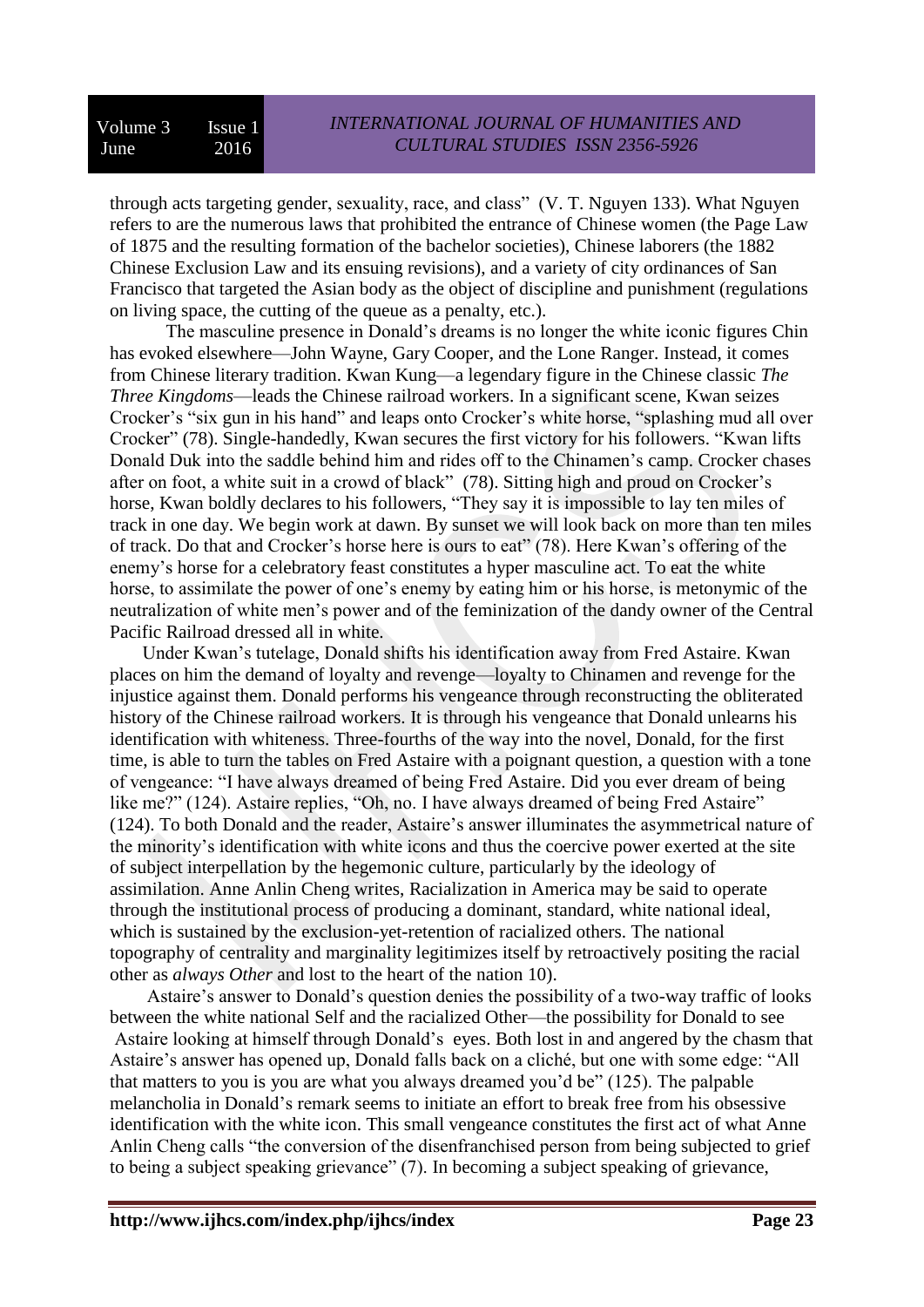Donald avenges the wrongs done to the Chinese railroad workers by first researching the history of the transcontinental railroad construction in Chinatown's library and then, when finding nothing about the Chinese in that particular history, by articulating the injustice of the historical elision. "Report[ing] a crime," as defined by Maxine Hong Kingston, "is vengeance" (53). In Donald's character development, his realization of the historical erasure of Chinese labor becomes a defining moment. He says to his father, "I dreamed *we* set a world's record [. . .]. I dreamed *we* laid the last crosstie, and it's true. [. . .] *We* made history. Twelve hundred Chinese. And they don't even put the name of *our* foreman in the books about the railroad" (137, 122, emphases mine). Donald's claim to the collective marks the beginning of the novel's resolution.

 Before his journey concludes, Donald confronts the hegemonic culture epitomized by Mr. Meanwright and thus proves to be a man. In the classroom when the teacher begins to lecture on the Chinese, Donald feels for the first time "flashing hot blood and angry [. . .] at what he hears all the time" (149). He raises his hands and says, "Excuse me, Mr. Meanwright. You are incorrect, sir." [...] "Mr. Meanwright, what you just said about the Chinese is not true." [...] "Yes sir, I am offended." [...] "You are ... sir, Mr. Meanwright, not correct about us being passive, non competitive. We did the blasting through Summit Tunnel. We worked through two hard winters in the high Sierra. We went on strike for back pay and Chinese foremen for Chinese gangs, and won. We set the world's record for miles of track laid in one day. We set our last crosstie at Promontory. And it is badly informed people like you who keep us out of that picture there."(150) In this public fashion, Donald finally faces and triumphs over his worst fear: being identified and identifying himself as a Chinese. Chin ends this chapter with Donald wishing Mr. Meanwright a Happy New Year in Cantonese— *"Goong hay fot choy"*—a language he has disowned until now (152).

 *Donald Duk*'s plot, centering on the rite of passage of a Chinese American adolescent, in the form of instituting his ethnic as well as gendered identity, hinges chiefly on four father figures, two real and two mythical—his father King Duk Uncle Donald Duk, Kwan Kung, and Lee Kuey. The real men incarnate the mythical men by playing them in a Cantonese opera. In the portrayal of the father character, the owner and chef of a thriving Chinese restaurant in San Francisco's Chinatown, Chin's strategy is to embed the discourse of masculinity in that of food. One of the recurring scenes is King's kitchen, where Donald and his white friend Arnold often observe and sample Dad's cooking. It is a kitchen in which the "steam and smoke bloom and mushroom-cloud about Donald Duk's father as he tosses piles of raw shrimp paste and bowls of cold sliced fish and fruit, and waves his tools into and out of the roiling atmospheres" (63).

 Larry Louise, the Chinese Fred Astaire, appropriately describes this scene as "Godzilla versus the nuclear missiles" (64). Alluding to the original Japanese "Gojira," a cautionary tale against nuclear escalation, this image invokes a samurai-informed masculinity rising up to avenge its annihilation by America's wanton power and technology. Even though in *Godzilla*  the giant lizard is created by French nuclear testing, it is Manhattan, the birthplace of the atomic bomb, not Paris, that is trashed ( article). With this allusion, Chin transforms the kitchen into a symbolic site of violence and destruction. In this kitchen the wok becomes "the hot steel," the spatula the sword, and the chef a "swordsman" (64, 65). The military ambiance surrounding this chef is further enhanced by the history of his training, for King has learned to cook "in the kitchens of the most powerful men in the world" and often tells "the story of how he passed the war in the kitchens of presidents, prime ministers, premiers, lords and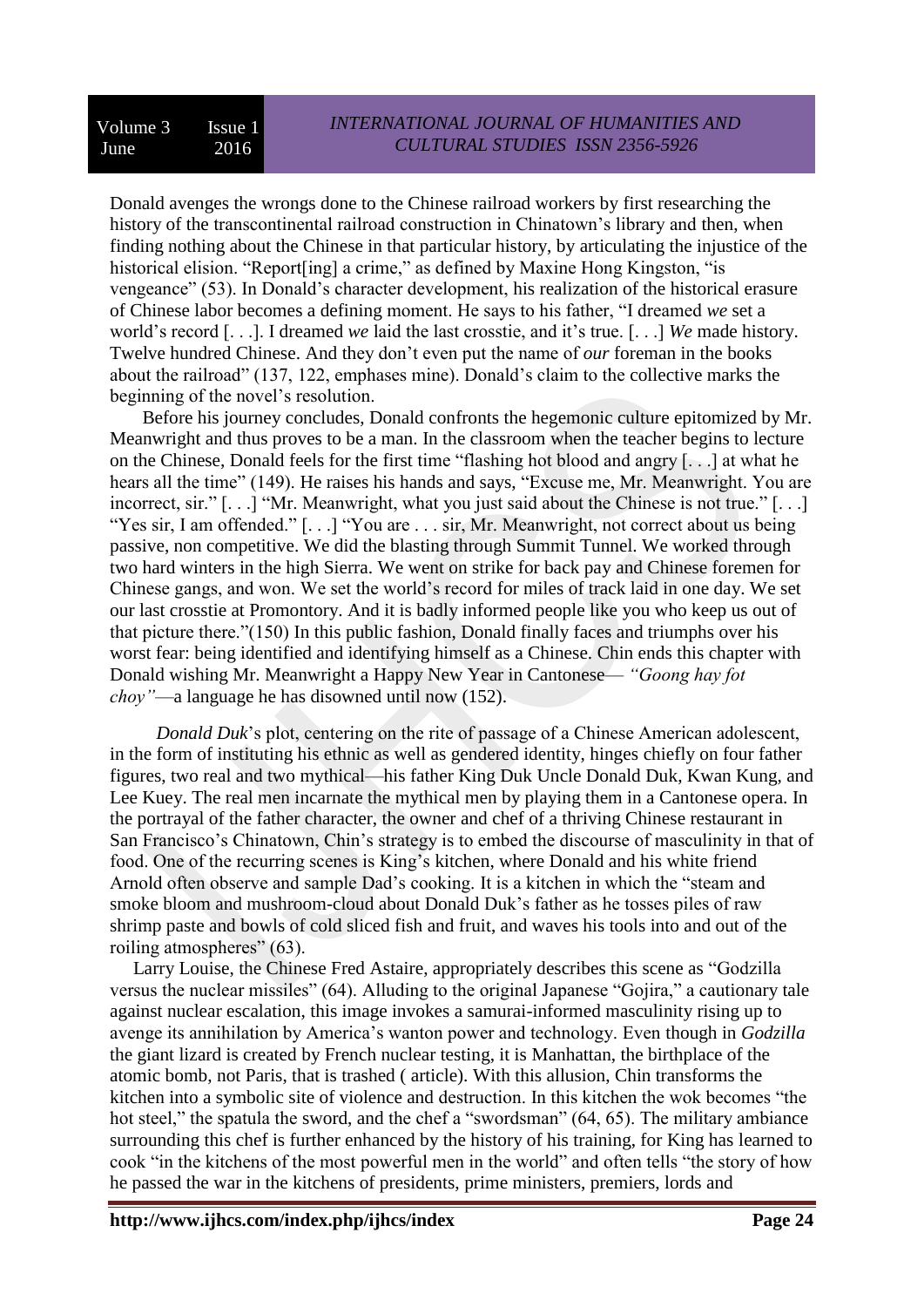generalissimos" (9). Painstakingly, Chin eradicates all feminine vestiges from King's kitchen not only with analogies of war and martial arts but also by making his cooking performative. Like a martial artist, King takes on challenges. Donald and Arnold often sit in the kitchen and "challenge the extent of Dad's knowledge of food and cooking. Whatever the boys read about and ask for, Dad cooks without a book. Whatever it is, he cooks it" (9). Others often address King Duk as *sifu,* which means simultaneously a master chef and a kung fu master. The interchangeability between these two identities becomes apparent in the scene of ancestral worship, a ritual always performed via food and drink. The family shrine is set up on the altar table in the dining room. In front of it "stands an incense burner with smoldering sticks of incense punk. A steamed chicken on a platter and three little rice bowls filled with perfect mounds of rice [. . .]. There is a bottle of Johnny Walker Red [. . .]. The red envelopes of *lay see* are the donations of the immediate family to immediate family causes [. . .], the war chest" (65). Family and friends take turns paying respect to the ancestors' shrine. Their stylized manner is unmistakably associated with martial arts. "He lights a stick of incense and holds it in his right hand and covers his right hand with his left, like a swordsman in a kung fu movie meeting a swordsman on the road of life" (65). With one sweep of the pen, Chin transforms what has been demeaned as a demonstration of Chinese heathenness and passivity into a masculine scene of militancy.

 Metaphors of war and martial arts thus sustain the descriptions of this kitchen and its owner

—a semiotic site where the enjoyment of masculine assertion colludes with that of cooking and eating. Chin's predilection for food is gleefully indulged in this novel, as it is set significantly around the Chinese New Year, a time of cooking and feasting and performing rituals. This is also a time when King must incarnate his mythical model, Kwan Kung, "the god of fighters, blighters and writers," by playing or more accurately by becoming him in the Cantonese opera (67). King fits this role not simply because he is a good actor but because he embodies the god's virtues—fierceness, loyalty, and self-discipline. It is significant that Chin makes Kwan Kung (or Guan Yu), the most worthy warrior in *The Three Kingdoms,* the god of both literature and war, who thus embodies the *wen-wu* dyad that has been central to the historical construction of Chinese masculinities. *Wen* means "cultural attainment." and *wu*. "martial valor." While these two qualities have been given different weight at different moments in Chinese history, their balance has never ceased to be the ideal (Louie 14). As Kam Louie explicates, "Ideal masculinity can be either *wen* or *wu* but is at its height when both are present to a high degree" (16).

Chin's transformation of the god of war into the god of literature and war serves to idealize King as a cosmopolitan model of the balanced *wen-wu,* with his American birth, martial arts training in Hong Kong, military service in the U.S. Army, opera performance, and culinary arts. All of these contribute to King's Asian-American-ness as the new model of Chinatown masculinity "to replace,"as Ho points out, "Hop Sing of *Bonanza*" (24). In *The Three Kingdoms,* however, Kwan Kung is not known for cultural attainment; his reputation as the best warrior rests on courage, loyalty, and discipline when it comes to women. He regards desiring and desirable women as obstacles to true brotherhood; he "would rather decapitate a beautiful woman than be tempted by

her" (K. Louie 46). Therefore, for King to take the Kwan Kung role, he must exercise the ultimate self-control. He explains to Donald, Nobody wants to play Kwan Kung. Too risky. What if they accidentally forget and eat a hotdog? Or one bite of a *cha siu bow*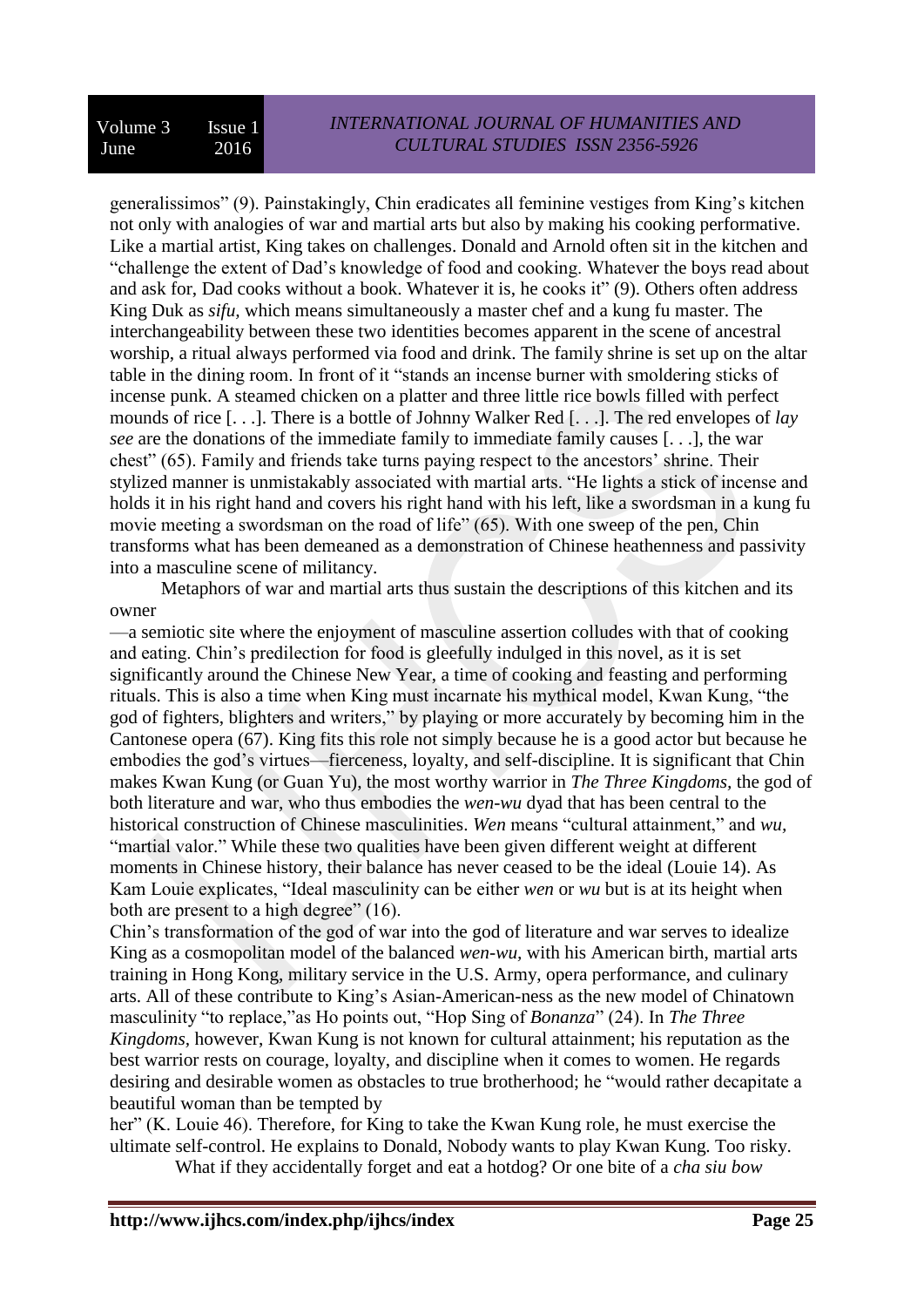goes down their throat before they remember? Kwan Kung does not accept the mess up of responsibility allowed by Western psychology. Real men, real actors, real soldiers of the art don't lose control.

 Just like Doong the Tattooed Wrestler in *The Water Margin,* when the mos beautiful woman in the empire [. . .] coos and croons all her seductive know-how on Doong, he never gives in and never forgets his mission. Never. (68)

Here Chin's distinction between real and fake men pivots on a man's relationship to appetite, both sexual and alimentary. The punishment for undisciplined appetite, curiously, falls on women. "There are stories about the actor who played Kwan Kung recently and did not take the part seriously, and maybe slept with his girlfriend that night before [. . .] and when he takes the stage his girlfriend's hair turns white and she has a miscarriage" (67). Misogyny is an indisputable component in this model of contained masculinity. Ironically, the mainstream culture's distinction between "real" and "fake" men is precisely what has incited rage in Chin, but only because the mainstream's distinction has been made along racial lines. He writes in *The Big Aiiieeeee!*

 It is an article of white liberal American faith today that Chinese men, at their best, are effeminate closet queens like Charlie Chan and, at their worst, are homosexual menaces like Fu Manchu. No wonder David Henry Hwang's derivative *M. Butterfly* won the Tony for the best new play of 1988. The good

 Chinese man, at his best, is the fulfillment of white male homosexual fantasy, literally kissing white ass. (xiii)

Fraught with homophobia, Chin's rage doesn't simply derive from the white man's stereotype of Asian American manhood but also from Asian American men's own subscription to it. It would become particularly maddening to Chin if he had any inkling, however slight, of the near totalizing extent of this stereotype, so much so that he himself has operated within its matrix as well, and that is exactly what Daniel Kim charges. In reading Chin's "Riding the Rails

with Chickencoop Slim," Kim argues persuasively that Chin has put "his own libidinal investment in white men and the manhood they embody;" "his fervent loathing for Fu [Manchu] also expresses a kind of homophobic self-loathing: what he sees and hates in Fu an eroticized desire for the white man—is something he sees and hates in himself" (286). Though a victim of this mainstream distinction between "real" and "sissy" men, Chin nevertheless reevokes the same divide in *Donald Duk* in his attempt to remasculinize its Chinese American male characters. Buttressing Chin's delineation of "real" Chinese manhood in *Donald Duk* is the intertextuality of another Chinese classic, *The Water Margin.* This warrior tale, which portrays 108 exiled and self-exiled renegades, whose code of ethics is nothing but fraternal loyalty, is essential for advancing *Donald Duk*'s narrative and for achieving its final resolution. This classic is also the source of the third father figure for Donald, Lee Kuey, representing another competing form of masculinity, the singularly *wu*  model. At the onset of the novel is the description

of the 108 balsa-wood model planes that King's family is making. Each of them is painted with the face of and named after one of the 108 warriors. King plans to fly these airplanes off Angel Island on the night of the fifteenth day, a day customarily called the Little New Year, and watch them burst into flames over the Pacific Ocean. Chin's choice of Angel Island is patently significant as it is the most historical and thus most recognizable site where America has exercised its emasculating power over Chinese immigrants by confining, interrogating,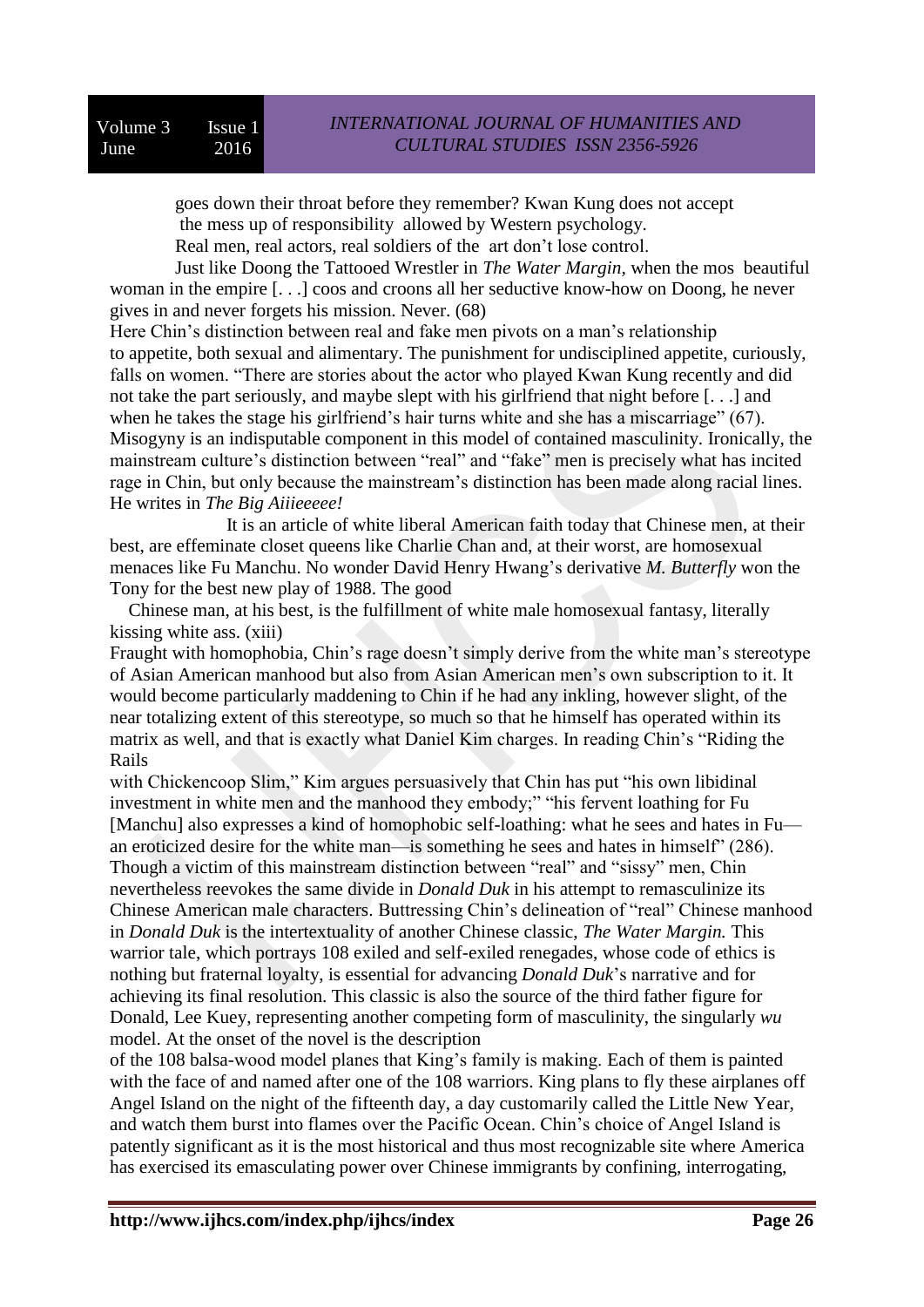traumatizing, and sometimes deporting them. What could be a better symbol of revenge than launching the 108 renegades, firing and afire, into the sky off Angel Island? Donald doesn't understand yet the symbolic value of his father's plan and steals one of the planes on New Year's Eve for an early taste of the thrill. He sets it flying and in flame over the rooftops of San Francisco's Chinatown. This stolen and consummated plane, bearing the nickname the Black Tornado, happens to be Lee Kuey's, thus establishing Lee's relationship with Donald early on in the narrative. Deserving the nickname, Lee Kuey is a killing machine and a dark and fearless devotee of the outlaw brotherhood in the marshes. Chin's description of this mythical character runs amok. "All theBlack Tornado's muscles balloon and pull at their roots pounding rage. It's the battle-axe freak who likes to run naked into one end of a battle and come out the other covered in layers of drying blood, with a bloody axe in each hand" (159). In this presentation of a warrior is an extravagant masculinity that Chin glorifies and covets. In a ventriloquist moment, Chin becomes Lee Kuey by having King declare publicly, "I wish Pearl Buck was alive and walk into my restaurant so I can cut out her heart and liver" (135). Lee Kuey becomes the means of Donald's final identification with the Chinese heroic *wu*  tradition and thus instrumental to the young protagonist's completion of the rite of passage. Like Kwan Kung, Lee appears in Donald's dreams, demands Donald's attention, and imparts lessons of pride and valor in his own right. " 'You better remember me!' Lee Kuey talks in a voice of crunching gravel, 'Cuz I am out to get ya! I have the blood of punks like you drying into scabs all over my body!' " (114). Although Lee, invariably appearing in disarrayed, bloodied clothes with one axe over his shoulder and another in the other hand, is not exactly a model of manly responsibility, as Kwan is, he nevertheless exemplifies characteristics that are bedrocks of masculinity in both the East and the West, qualities such as valor, loyalty, and a big appetite. Chin revises the classical character of Lee Kuey to enhance masculinity with the

other extreme: undisciplined appetite. Lee boasts to Donald, "I am the only one to eat the flesh of his dead mother, because I was hungry and knew she loved me"—an episode Chin has invented despite the original character's reputation as a filial son (159).

 Chin furnishes Donald with four father figures that embody competing and yet overlapping masculinities. Their task is delivering him from his eroded and threatened psyche and giving birth to a confident and proud Chinese American man. These father figures find no rivalry in the mother Daisy Duk, who effaces herself quite jocularly. Daisy, after all, is not meant to be a mother. With its unisexual origin in Walt Disney, the Disney Duck family knows no mother figure. The father figure of Lee Kuey is indisputable, given claims to both Donald's ancestral history and biology. Chin insists that Lee Kuey remains a hero in Chinese history despite his senseless killing of the innocent and has him proclaim, "I am the only one to murder a little boy and still be counted a hero. Because I did it out of stupid loyalty [. . .],everything sort of worked out" (159–160). As it is, Chin also makes Lee Kuey Donald's ancestor, for Uncle Donald Duk tells the child, "[Y]our Chinese name is not Duk, but Lee, Lee, just like Lee Kuey" (160). This blood connection entitles Lee to his claim to Donald's education and well-being. Thus, he commands, "Don't back away from me, boy. I thought you and me were alike, kid. Anger! Hate! I thrive on it"(160). Then "he pulls a red envelope out of his bag. '*Goong hay fot choy*!' " wishing Donald Happy New Year like a regular uncle (160).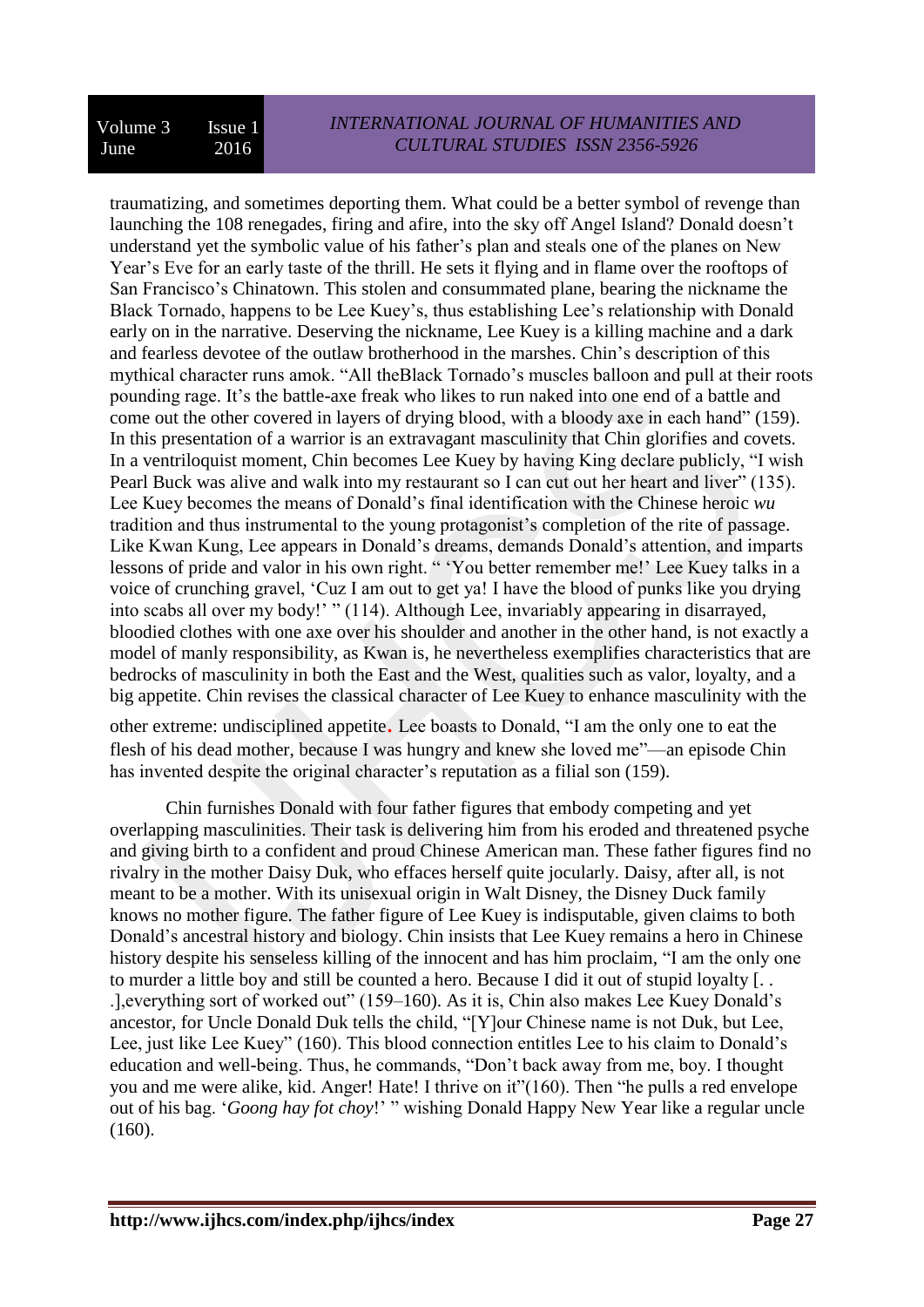The novel's first resolution takes place at this moment, having established the kinship between our young protagonist and Lee Kuey, having succeeded in schooling Donald in the proper behavior and attitude that comport to masculine conduct, and having forged an ethnic identity secured in the Chinese heroic tradition. Hence, near the end of the novel, Chin revisits the scene of male competition (Donald's encounter with the Chinatown "gang kids") that initially demonstrates Donald's "sissy" self (5). Donald watches a "tall thin Chinatown kid in a camouflage field jacket, military web belt with an army plastic canteen [. . .], plastic helmetliner and steel helmet [...], blue jeans bloused into the top of highly polished black jump boots laced with white parachute cord [. . .]." As this kid approaches, "Donald says, 'Don't mess with me,' with his shoulders, his chest, his neck, his face, his eyes, and walks on. No one messes with him" (134). Both Donald's masculinization and ethnicization are partially made possible through an embedded discourse of food/appetite and masculinity, and this discourse becomes actualized in part by ridiculing women as well as by excluding their participation in food production and ethnic existential choices. In other words, the portrayal of women as culturally impoverished consumers is one of the necessary conditions for Chin's restoration of Chinese American male dignity. His language describing the food practices in King's kitchen evokes cooking's affinity to martial arts and war. This affinity further disassociates the two kinds of cooking—restaurant and home cooking. The traditional divide between these two modes of the same activity solidifies the system of value in gendered labor. While restaurant cooking has been regarded as male and professional, categorized as production and generating exchange value, cooking at home has been seen as female and domestic, thus belonging to the categories of reproduction and use value. Cooking at home as non remunerative work does not even enter into the orthodox Marxist analysis of labor and capital. Chin's masculinization of King's kitchen not only relies on the gendered divide between professional and domestic cooking but also attempts to banish the association of cooking with women by excluding Donald's mother and twin sisters from productive labor. Rather, they are but passive consumers. As representatives of passive consumers, these women necessarily lack individuality. All three female members of the Duk family are given identical character traits, so identical that it is hard to tell them apart; they are cheerful, uncomplicated, theatrical, cartoon funny, callow, and whitewashed. Eileen Fung points out that Daisy Duk's "subjectivity—if there is any sense of that at all—stems from her theatrical impersonations of performers in American cinema (i.e. Greta Garbo, Katherine Hepburn), which further reinforces her distance from Chinese traditions and cultures" (262). With the erasure of her ethnicity, Daisy Duk must relinquish her parental responsibility toward her son and must leave his ethnicization to her very ethnic husband, to Kwan Kung, to Uncle Donald, and to the mother eater Lee Kuey. Indeed, none of the women agonize over their ethnic or cultural identity as their men do. Their primary presence in the novel comes through their naïve bantering with each other and cute interjections into men's conversation. Chin describes, "The twins often talk as if everything they hear everybody say and see everybody do is dialogue in a memoir they're writing or action in a play they're directing. This makes Mom feel like she's on stage and drives Donald Duk crazy."

"Is that Chinese psychology, dear?" Daisy Duk asks.

- "Daisy Duk inquires," says Penelope Duk.
- "And Little Donnie Duk says, *Oh, Mom!* and sighs."
- "I do not!" Donald Duk yelps at the twins.

"Well, then, say it," Penelope Duk says. "It's a good line [. . .]."

**http://www.ijhcs.com/index.php/ijhcs/index Page 28**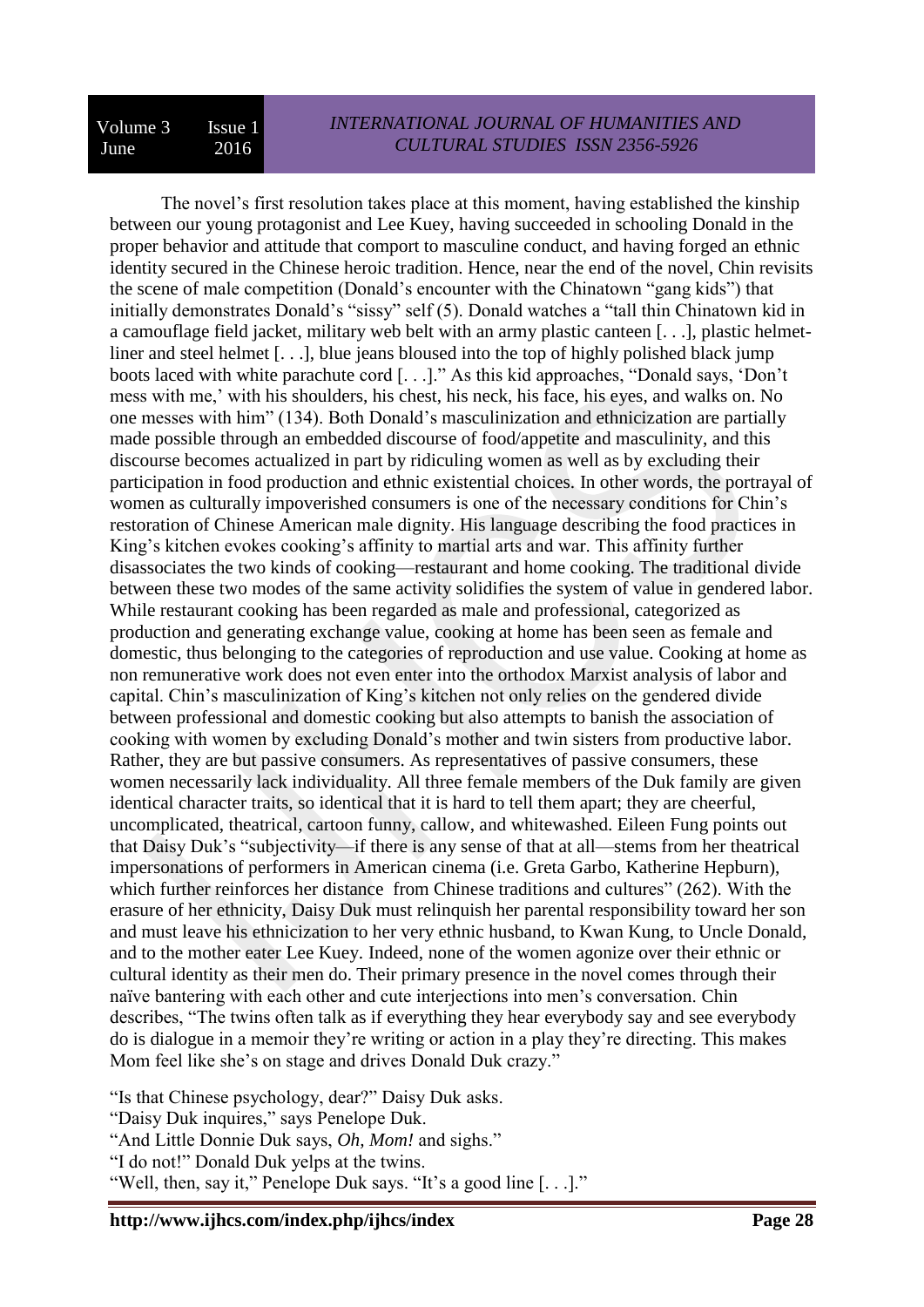#### [. . .]

"I thought it was narrative," Venus says.

"Listen up to some Chinese psychology, girls and boys," Daisy Duk says.

"No, that's not psychology, that's Bugs Bunny," Dad says.

"You don't mean Bugs Bunny, dear. You always make that mistake."

"Br'er Rabbit!" Dad says. (5–6)

 Although this dialogue also presents King in a somewhat cartoonish manner, his characterization gets plenty of time and space to develop into a unique individual. Yet the Duk women remain flat and stunted throughout the novel. Fung correctly charges that Chin denies these women "any sense of human authenticity" (263). As their characterization precludes much possibility of agency, these women serve to set off the men as agents, producers, and providers. King's kitchen regularly feeds crowds of diners, and when it is closed for the New Year holiday it offers free dinner to more than "150" relatives and friends at one time (31). Such a highly productive site banishes the association of cooking with domesticity. In creating such a situation, Chin places women outside the kitchen and assigns them the position of passive consumers. Except for one occasion in which Daisy is found "shelling shrimp, busting crab, blanching chickens for Dad to finish and sauce in the woks," all the women in the novel are denied participation in the now masculine economy of cooking and feeding (69). King as the primary producer/provider not only cooks for armies of people but also offers free food to the community. The Frog Twin sisters "wait outside Dad's restaurant when the garbage is put out. Now and then, when Dad knows they are out in the alley, he gives them a fresh catfish to take home" (10). On New Year's Day, King drops fiftypound sacks of rice at his neighbors' doorsteps. As Chin bestows the glory of generosity on King, he assigns the disgrace of being charity cases to women. Fung writes of *Donald Duk,* Here, the ethnic men are both laborers and consumers, displacing the ethnic women from both public and domestic work as well as denying them their consumption. As the men construct a kind of social reality based on the context of market economy and nationalist discourse, the women, like food, embody exchange and fetishistic values.

 In other words, the process of producing and consuming food constructs complex power dynamics based on gender and class differences that ultimately lead to a language of legitimacy and exclusion: namely, deciding who gets to obtain, cook, and/or eat food signals an economy of power, exchange, and desire. (256)

 Chin's presentation of cooking as masculine/productive labor in this novel engenders a class divide and thus an economy of asymmetrical power relationships between men and women, between the working and the nonworking, between producers and consumers, and between consumers and charity cases. One may argue that the masculinization of cooking succeeds in breaking down the binary between the public and the private in blurring the distinction between home and restaurant. It is precisely through this breakdown, however, that Chin exiles the Duk women from their traditionally gendered space without offering them an alternative location for meaningful labor and subject formation.

 Chin takes his cultural project one step further by blending this aggressive form of masculinity with aspects of Chinese heroism in his novel *Gungua Din Highway.* This aggressive masculinity complements the

heroic tradition in Chinese culture because both are in part based on strength and agency for ethnic men. The cultural privilege given to men by the Chinese heroic tradition breeds feeling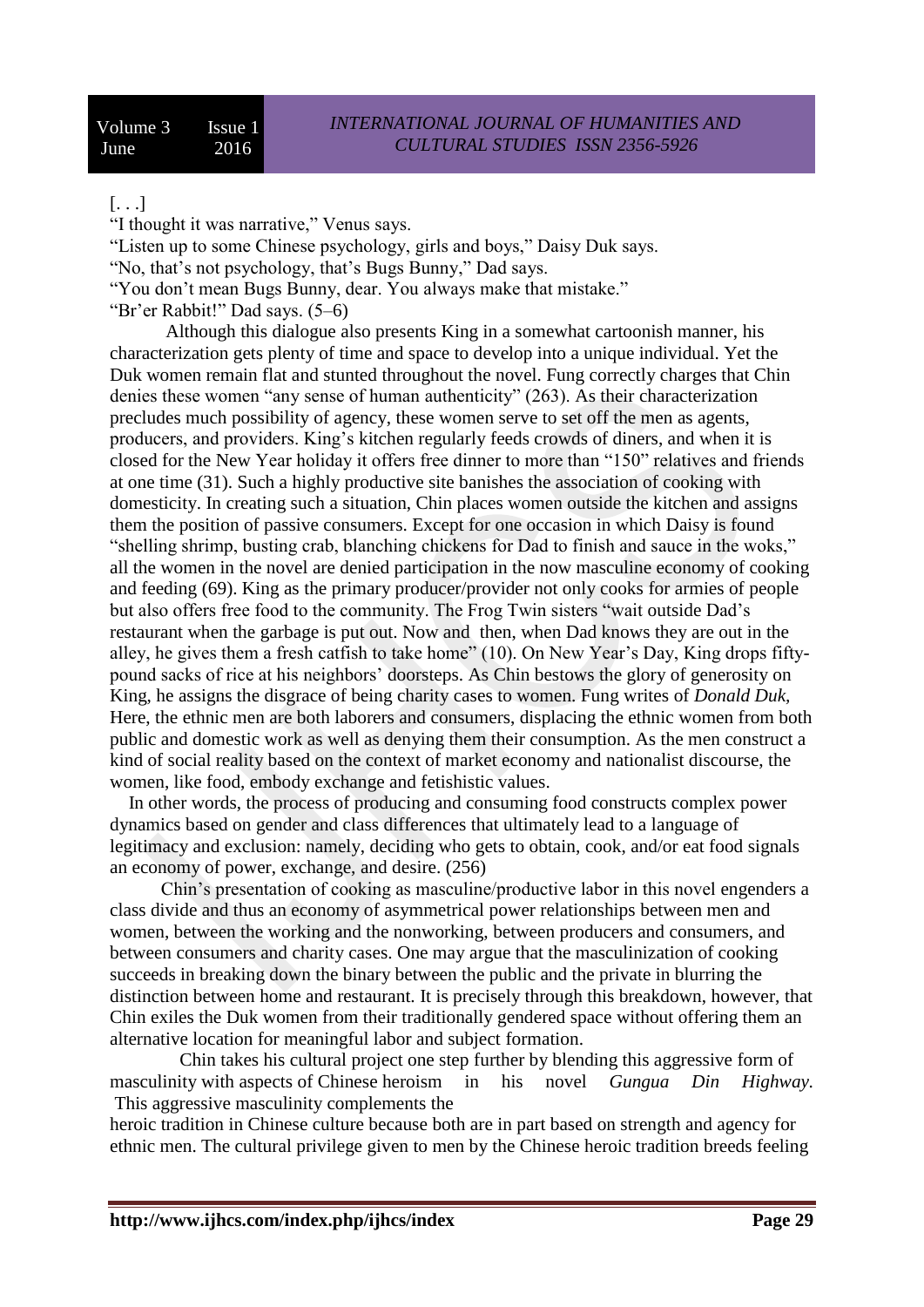s of dominance. As with black masculinity, this promotes the values of extreme individualism nation, and aloofness. The result is a tough

Asian man, and like his tough black brother, Chin

argues, that "true" Chinese heritage is marked, not by submissiveness but by a warrior traditio n:

"All of us

men and womenare born soldiers. The soldier is the universal individual. ... Life iswar. The war is to maintain personal integrity in a world that demands betrayal and corruption.All behavior is strategy and tactics. All relationships are martial." (Chin, "Come All" 39).

As a result Ulysses' challenge to Mr. Mah in *Gunga Din* 

*Highway* can be read as an example of

Chinese heroism, for his behavior hearkens back to Chinese heroes. The argument is sparked by

Mr. Mah's implication that Ulysses has nothing useful to say; he tries to silence him. Earlier, Ulysses and his friends declared themselves Brothers of the Oath of the Peach Garden, alludin g

to *the Romance of the Three Kingdoms*, where Lowe Bay, Kwan Yu and Chang Fay "swear to serve China and save the people" (73). Chin elaborates in an essay that Kwan Yu, the brother Ulysses emulates in the novel, "is the exemplar of the universal man, a physically and morally self-sufficient soldier who is a pure ethic of private revenge" (Chin, "Come

All"39). When Ulysses asserts his independence to Mr. Mah, he enacts Kwan Yu's self sufficiency. Just as those heroes fight for China, Ulysses fights in Mr. Mah's classroom and demonstrates a form of Chinese heroism, for just as they fought for the honor of China, so too Ulysses 'fights' for his own Chinese American identity in Mr. Mah's classroom.

While the characters cannot pick up swords and start a war against those they perceive as their enemies, they can use language to enact their Chinese heroism. In his encounter with Mr. Mah ,

Ulysses uses language to create his own reality and wrestle control from those who exercise power over him. This can be seen when Ulysses later challenges Ben Han's girlfriend about th e' true' Chinese tradition:

The fact is that Chinese literature--The Three Brothers of the Oath of the Peach Garden, Sam Gawk Yurn Yee, The Romance of the Three Kingdoms, Fung Sun Bong and Kwang Kung has

nothing to do with your fiancee's strange tales. The stories she says are Chinese aren't and nev er

were. She's not rewriting Chinese anything, man. She's just doing a rewrite of Pearl Buck and Charlie Chan and Fu Manchu. ... This isn't Chinese. This isn't the Three Brothers.

This isn't Kwan Yin. How does she get away with this bullshit? (261, 275)

Ulysses is upset because he knows the power of language. By butchering the stories, Ben's girlfriend compromises Chinese culture and its value for Chinese Americans. Ulysses counter s by referring to 'true' Chinese literature made up heroic sagas and daring acts of bravery. He advocates

retaining the battles and courageous deeds of the heroes. These attributes, Cheung asserts, "show further that Chinese... have a heroic--which is to say militant heritage"(Cheung 241).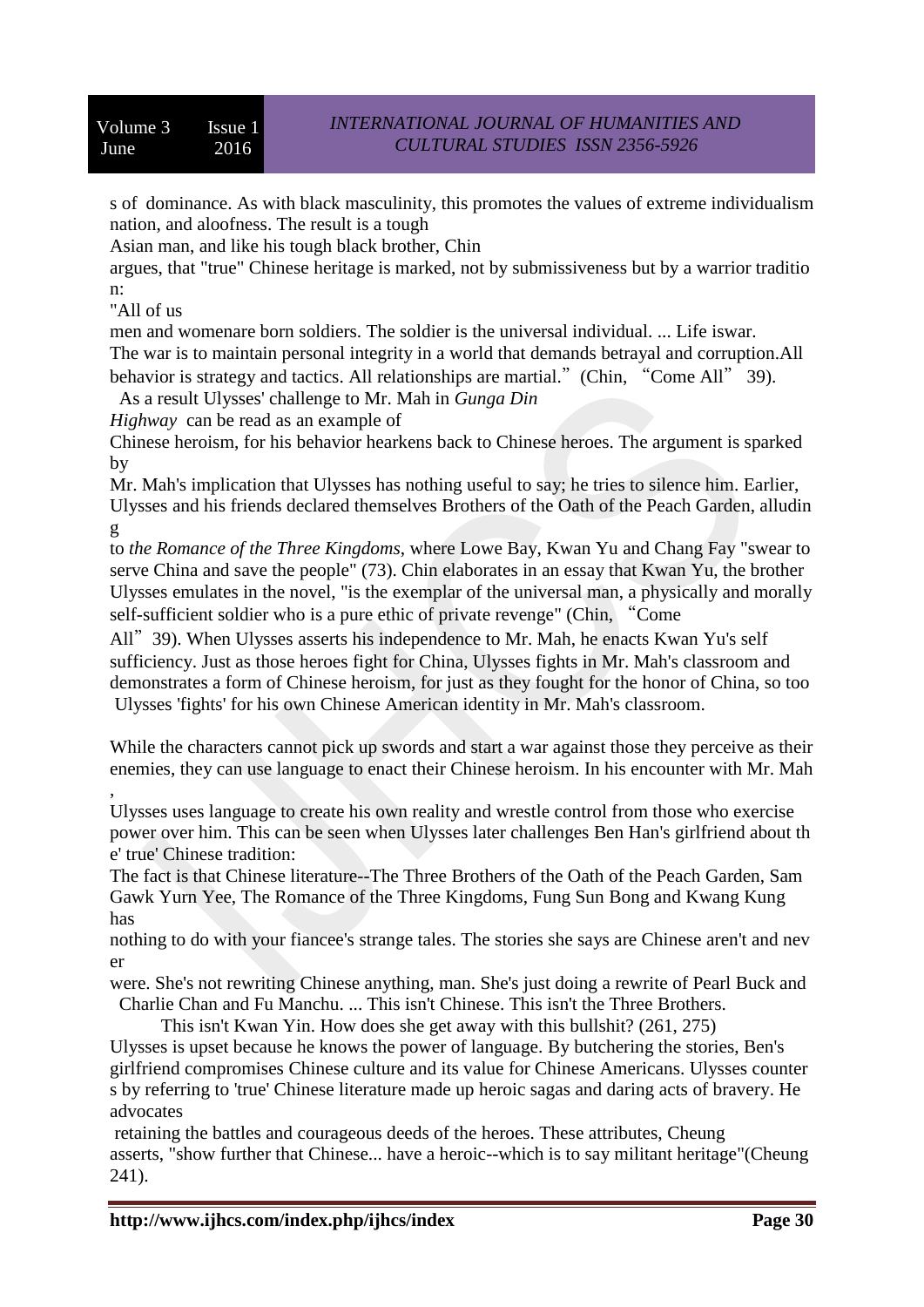By doing so, he himself acts heroically to save Chinese culture, just like the Three Brothers of the Oath of the Peach Garden. Furthermore, Chin and his colleagues highlight the relationship between language and an AsianAmerican masculinity that incorporates elements of

Chinese heroism:

Language is the medium of culture and the people's sensibility, including the style of manhoo d.

Language coheres the people into a community by organizing and codifying the symbols of th e people's common experience. Stunt the tongue and you have lopped off the culture and sensibility on the simplest level, a man in any culture speaks for himself. Without a language of his own, he is no longer a man (Chan 271).

The quest to use language to describe Asian American cultural expression becomes the measu re of a man. The articulation of cultural expression recaptures masculinity taken away through language by the dominant culture. Language holds the power of the Asian American commun ity,

and without it, Asian American men are not men. Chin and his colleagues view language as weapon they can use to articulate their experiences as Asian American men.

As Asian American men, they also recognize the negative ramifications of language for their masculinity. Language in this sense refers not only to a general means of communication but also

to English specifically as a linguistic system which excludes Asian American men. In the eyes of Chin and his colleagues language becomes a weapon wielded against them, a twoedged sword

that may put them at a disadvantage in their quest to enact a masculinity based on heroism: Minority writers, specifically Asian American writers, are made to feel morally obliged to wri te in

a language produced by an alien and hostile sensibility. ... Only Asian Americans are driven o ut of their tongues and expected to be at home in a language they never use and a culture they encounter only in books written in English. This piracy of our native tongues by white culture amounts to the eradication of a recognizable Asian American culture here (Chan 266).

Language functions as a tool against Asian American men to force them into a homogenous cultural discourse that silences them as ethnic men. This use of language is wholly imperial an doppressive, presumably providing nothing of value culturally for the minority writer. It is als o

less of an issue for the African American writer, who is more at home because s/he speaks the same language. Chin and his coauthors also link language and the dominant culture that produces it, indicting both for their imperialism toward Asian American men.

While Chin's conflation of black masculinity and Chinese heroism results in a complex respon se to emasculation of Asian American men by the dominant culture, it fails to offer alternative definitions of masculinity outside the aggressive vein. Elaine Kim in Asian American Literatu re observes that "Chin flails out at the emasculating aspects of oppression, but he accepts his oppressor's definition of masculinity"(Kim 90).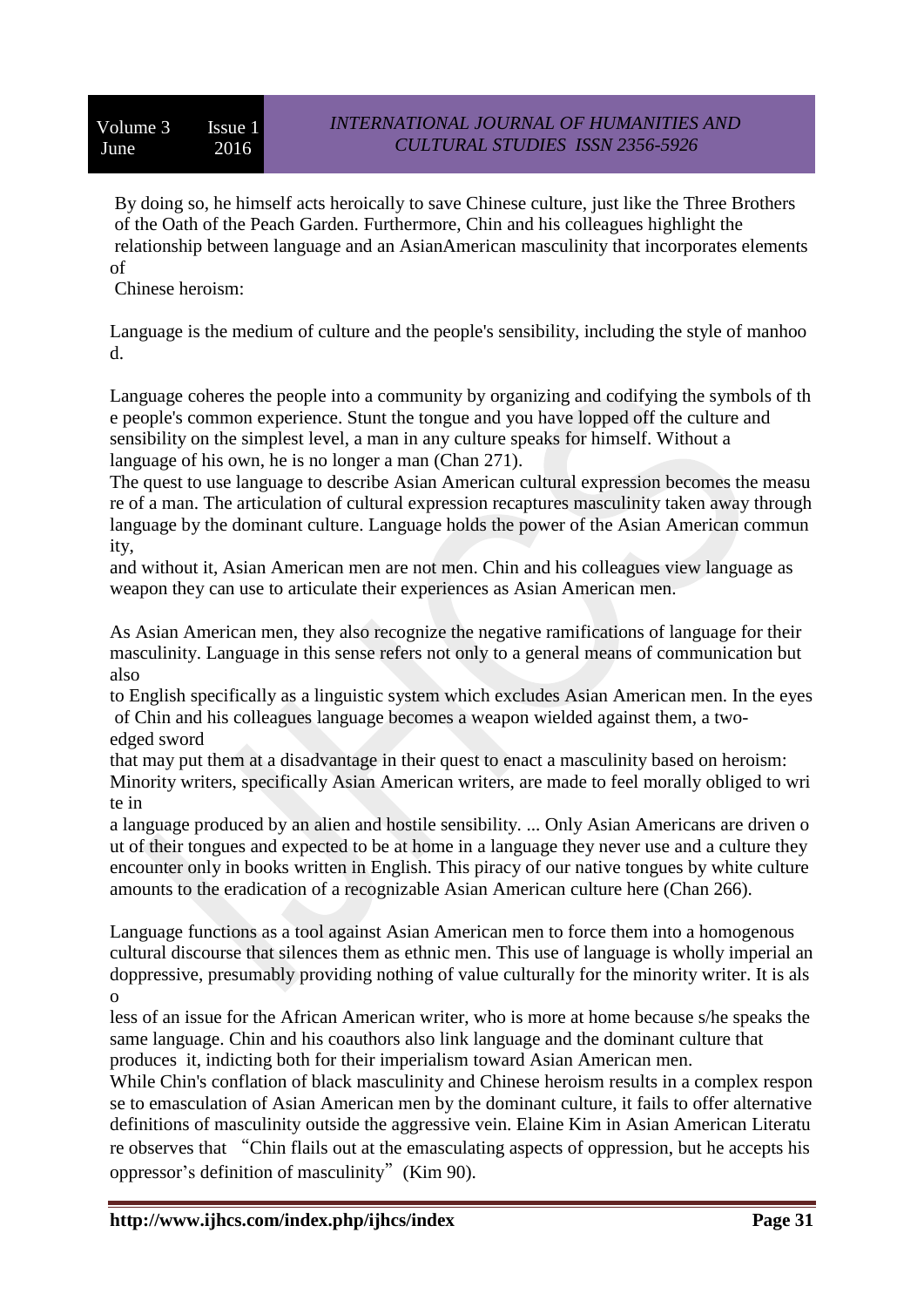So does Ulysses, for within the confines of the novel he

does not challenge the dominance that defines masculinity nor does he explore alternative masculinities such as the scholar, the teacher, and the humanitarian

(Harris32). A more flexible form of heroism would create a more

comprehensive discourse on masculinity rather than just one that confronts emasculating forces.

King kok Cheung in his study of Chinese masculinity points to the

Chinese male image of the sushen, or poet-scholar, as a Chinese alternative to masculinity: "The poet

scholar, far from either brutish or asexual, is seductive because of his gentle demeanor, his wit and his refined sensibility. He prides himself on being indifferent to wealth and politic al power and seeks women and men who are his equals in intelligence and integrity. ... Surely reclaiming the ideal of the poet

scholar will combat [the] cultural invisibility [of Asian American men]" (87).

Chin's conflation of masculinities also dissociates Ulysses from the very black masculinity that informs his identity. During his formative years, Ulysses feels distanced from African Americans.While covering a riot in a black neighborhood, Ulysses thinks about his estrangem ent:

"I don't know this ghetto. This ghetto doesn't know me. ... I'm a Chinaman. Why am I trying to

feel like I've been here before? Everywhere outside of the Mother Lode country I have been a stranger all my life. ... 'Home,' the way the Negro dishwasher standing at a urinal talks about'h ome' in New Orleans, is not the Oakland ghetto or Chinatown" (142).

Given that his character takes so much from black masculinity to form his identity, this seems curious. Despite Chin's assertions in his essays that the plight of African American and Chine se

American men are similar, he directs his protagonist to question any attempt to draw parallels between the experiences of the two groups of ethnic men. To a certain extent, Chin describes Ulysses' alienation in the black neighborhood as equal to the alienation he feels as a Chinese American in the dominant culture. Since Chin has already declared the dominant society the enemy, he implies a similar characterization for the African American community as well. Similarly, Chin champions ultimate authority for the individual. In the novel Ulysses takes a giant step away from communalism when he quits activist theatre, declaring, "no more doing it for the people. No

more organized poetry" (346). Ulysses goes from directing Chinese

American activist theater towriting Hollywood zombie movies: "If The Night of the Living Third World Dead brings in just\$30 million, I can quit writing for the Four Horsemen

[Hollywood executives] and be rich enough to be forgotten" (345-

346). Ulysses embraces the self serving art of commercial writing.

He wants to make enough money to be able to make his own brand of art without any

responsibilities to an audience. Because Ulysses is 'pure self

invention,' he is free from cultural

obligations and expectations, including those imposed even by Chinese American culture. By choosing to produce zombie movies, Ulysses does not have to engage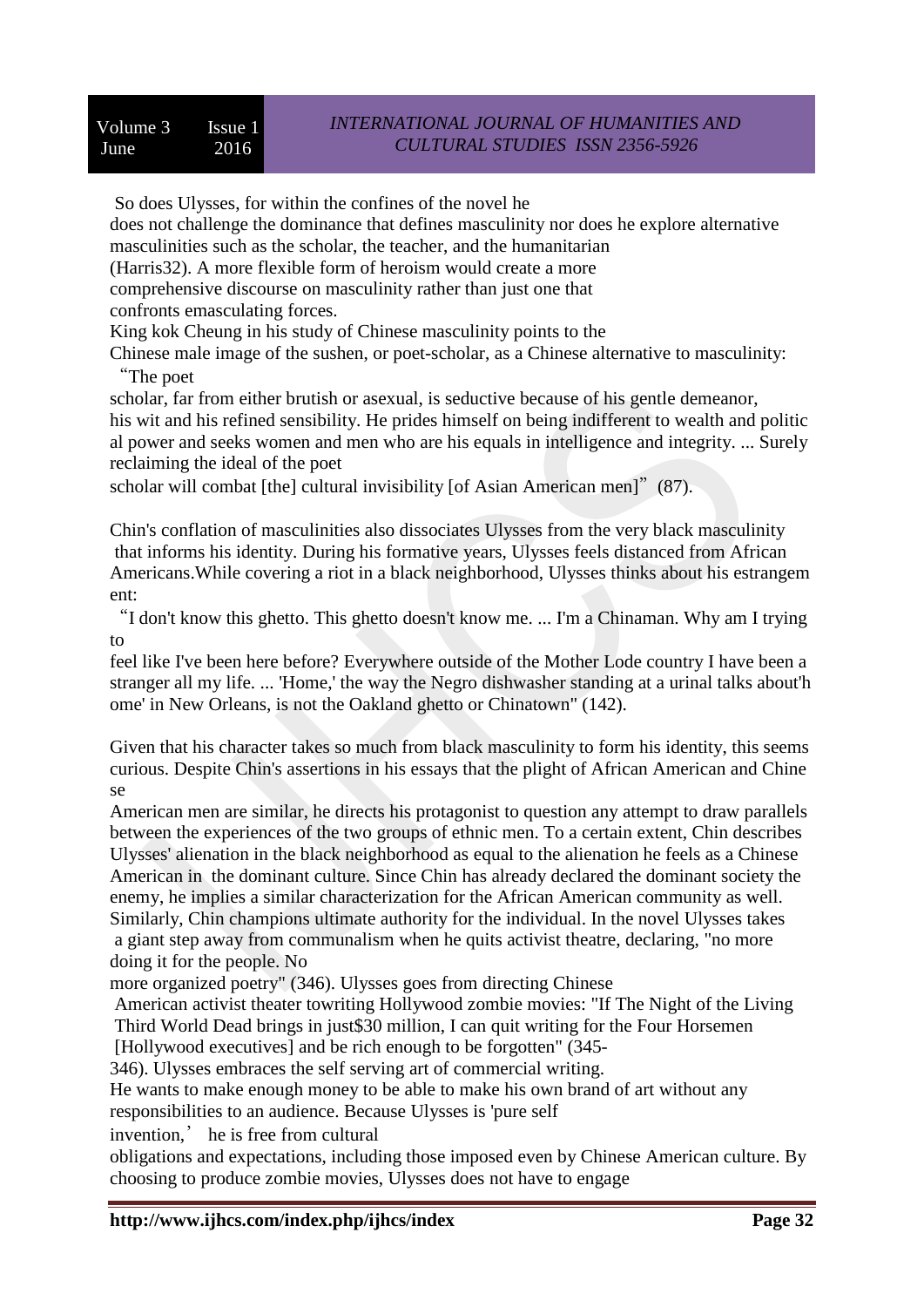racial issues at all.

This shift towards individualism diverges from the communalism advocated by many Chinese American critics. A concept like Asian American panethnicity underscores communalism: Ye n Lee Espiritu sees within it large scale identities, concerted action against

dominant groups, and

challenges to the allocation of power in society where all benefit under the Asian American umbrella (Harris 32).

Conversely, Chin sees individuality as a strategy to combat racism anddiscrimination. Such individuality also appears to disavow complete allegiance to any ideology, including that of African American masculinity.

Frank Chin's unconventional defense of Asian American masculinity may act as a lightning ro dfor a wide range of scholars and critics, but it also affords a unique opportunity to witness interethnic dynamics at work. Chin embeds some of Reed's key elements regarding ethnicmas culinity in his novel and writings, adapt others to complement Chinese heroism, and rejects still others. In doing so he provides a complex response to the emasculating figures promoted by the dominant culture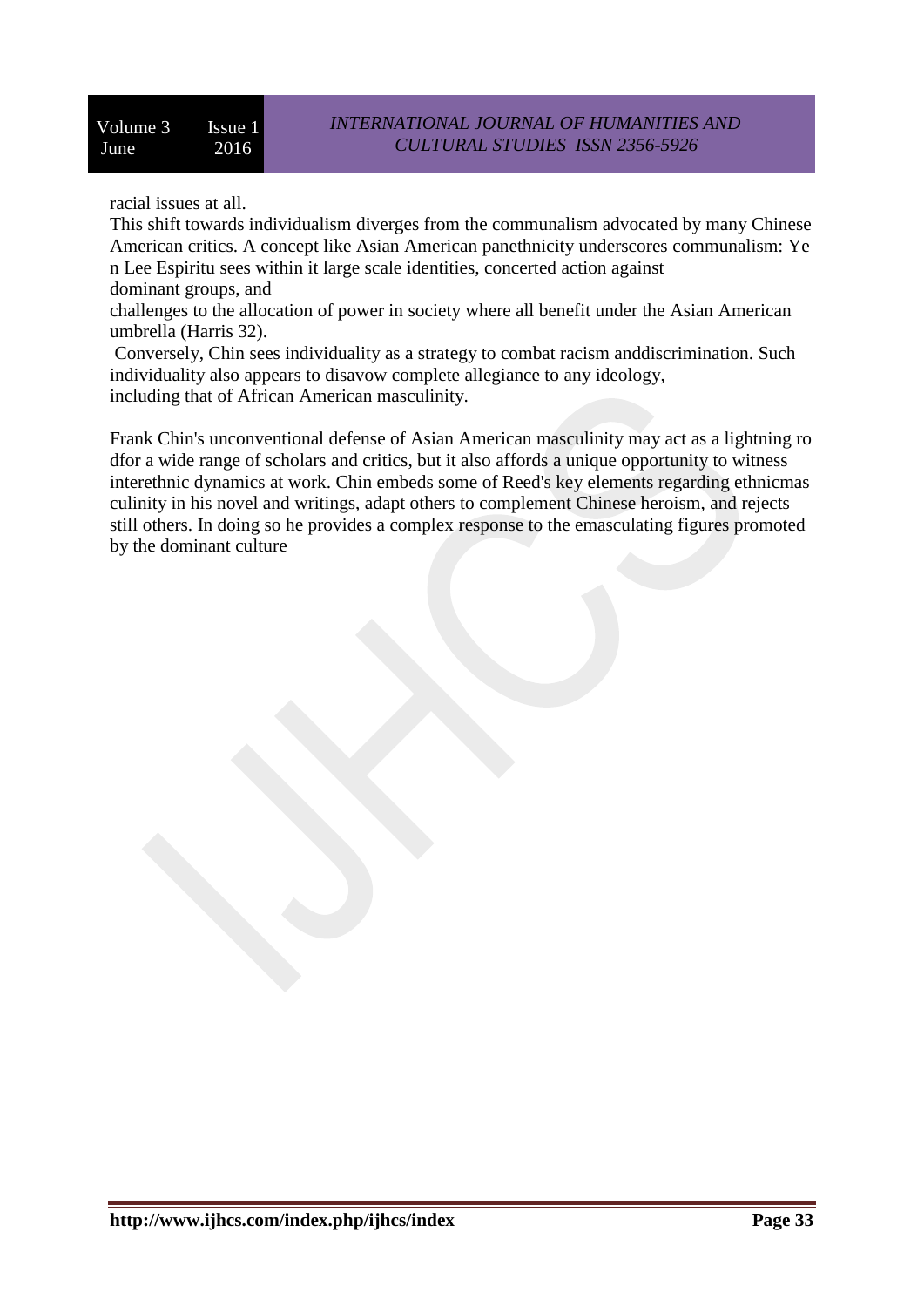### **References**

.

Chan, Sucheng. *Asian Americans: An Interpretative History*. New York: Twayne Publishers, 1991.

Cheng, Anne Anlin. *The Melancholy of Race.* New York: Oxford University Press, 2000. Cheung, King-kok. (1993). *Articulate silences: Hisaye Yamamoto, Maxine Hong Kingston,*

 *Joy Kogawa*. Ithaca: Cornell University Press

- Cheung, King-kok. "The Woman Warrior versus the Chinaman Pacific: Must a Chinese American Critic Choose between Feminism and Heroism?" In *Asian American Studies: A Reader,* ed. Jean Yu-wen Shen Wu and Min Song, 307–323. New Brunswick: Rutgers University Press. 2000.
- Chin, Frank. *The Chickencoop Chinaman.* In *The Chickencoop Chinaman / The Year of the Dragon,* 4–66. Seattle: University of Washington Press, 1981.
	- ———. "Come All Ye Asian American Writers of the Real and the Fake!" In *The Big Aiiieeeee! An Anthology of Chinese American and Japanese American Literature,* ed. Jeffrey Paul Chan, Frank Chin, Lawson Fusao Inada, and Shawn Hsu Wong, 1–92. New York: Meridian, 1991.
	- ———. *Donald Duk.* Minneapolis: Coffee House Press, 1991.
- ———. "The Eat and Run Midnight People." In *The Chinaman Pacific & Frisco R.R. Co.: Eight Short Stories by Frank Chin,* 8–23. Minneapolis: Coffee House Press, 1988.
	- ———. "Railroad Standard Time." *The Chinaman Pacific & Frisco R.R. Co,* 1–7.
- ———. "Riding the Rails with Chickencoop Slim." *Greenfield Review* 6.1–2 (1977): 80–89.
- ———, and Jeffrey Paul Chan. "Racist Love." In *Seeing Through Shuck,* ed. Richard Kostelanetz, 65–79. New York: Ballantine, 1972.

Fung, Eileen Chia-Ching. " 'To Eat the Flesh of His Dead Mother': Hunger, Masculinity, and Nationalism in Frank Chin's *Donald Duk.*" *LIT: Literature, Interpretation, Theory* 10 (1999): 255–274.

Goldstein-Shirley, David. " 'The Dragon Is a Lantern': Frank Chin's Counter-Hegemonic  *Donald Duk.*" *49th Parallel* 6:1–11.

Harris, Ian. *Messages Men Hear: Constructing Masculinities*. Bristol: Taylor & Francis, 1995

Ho, Jennifer Ann. *Consumption and Identity in Asian American Coming-of-Age Novels.* New York: Routledge, 2005.

Kim, Elaine. *Asian American Literature: An Introduction to the Writings and Their Social Context.* Philadelphia: Temple University Press, 1982.

Kim, Daniel Y. "The Strange Love of Frank Chin." In *Q & A: Queer in Asian America,* ed. David L. Eng and Alice Y. Hom, 270–303. Philadelphia: Temple University Press, 1998.